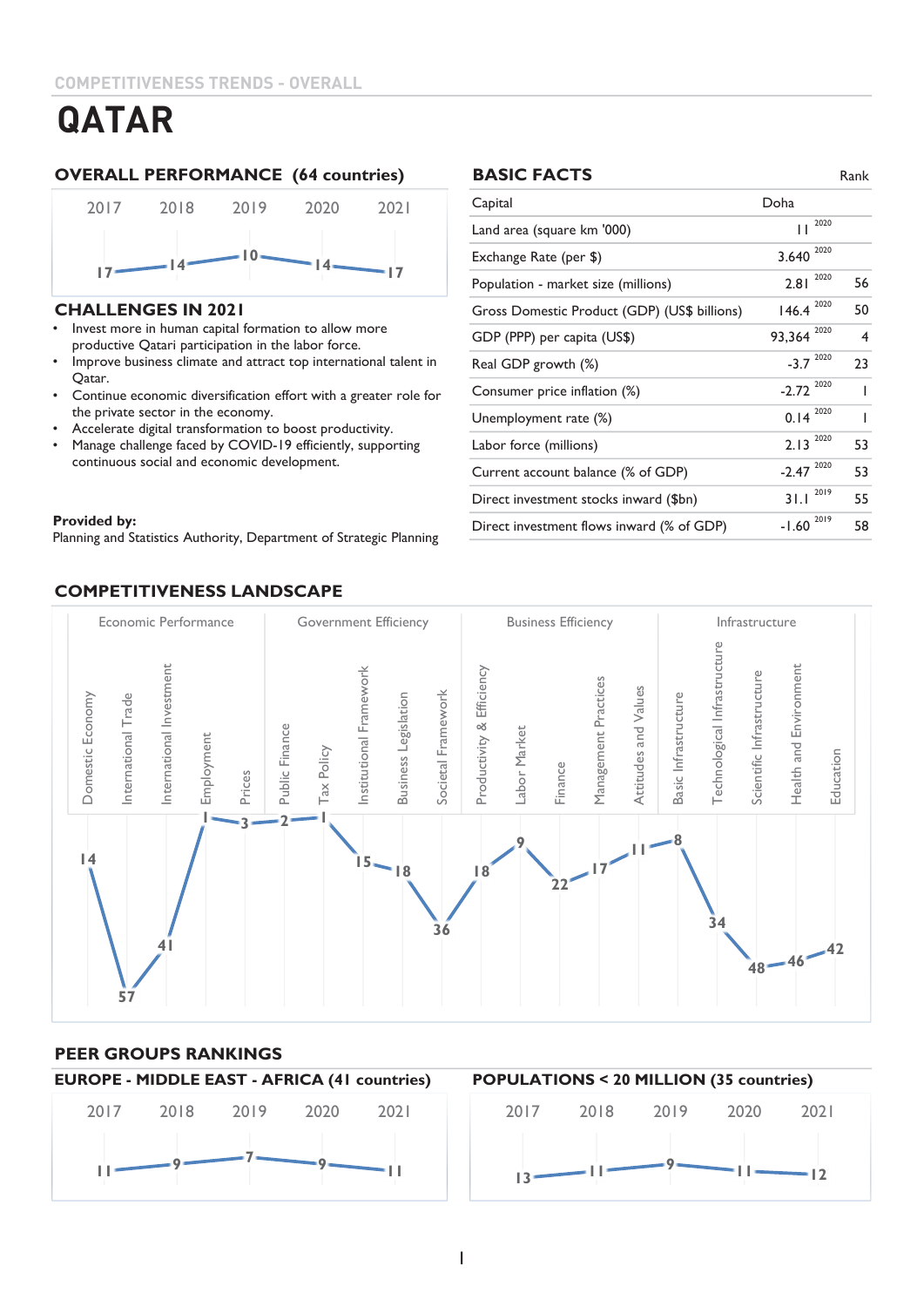### **COMPETITIVENESS EVOLUTION**

The criteria below highlight the 15 biggest Improvements and the 15 biggest Declines in the overall performance of the economy. They are determined by the largest percentage changes in the value of each criterion from one yearbook to the next.

|                                              | <b>WCY</b> | <b>WCY</b> |                                                    | <b>WCY</b> | <b>WCY</b>  |
|----------------------------------------------|------------|------------|----------------------------------------------------|------------|-------------|
| <b>IMPROVEMENTS</b>                          | 2020       | 2021       | <b>DECLINES</b>                                    | 2020       | <b>2021</b> |
| 1.5.01 Consumer price inflation              | $-0.55$    | $-2.72$    | 1.1.18 Gross fixed capital formation - real growth | 0.36       | $-14.82$    |
| 2.4.07 Government subsidies                  | 1.21       | 0.26       | 1.1.14 Real GDP growth                             | $-0.2$     | $-3.7$      |
| 3.2.14 Labor force long-term growth          | $-6.24$    | $-3.20$    | 2.3.08 Exchange rate stability                     | 0.004      | 0.016       |
| 1.4.04 Employment - long-term growth         | $-6.19$    | $-3.25$    | 1.4.10 Youth exclusion                             | 2.3        | 10.0        |
| 4.3.18 Number of patents in force            | 7.6        | 10.9       | 1.2.02 Current account balance                     | 2.31       | $-2.47$     |
| 2.1.02 Government budget surplus/deficit (%) | 0.94       | 1.31       | 1.4.08 Long-term unemployment                      | 0.01       | 0.03        |
| 3.3.10 Stock market capitalization (%)       | 87.26      | 113.00     | 1.1.15 Real GDP growth per capita                  | $-1.52$    | $-4.03$     |
| 3.3.01 Banking sector assets                 | 136.72     | 174.38     | 1.1.13 Economic complexity index                   | 0.40       | 0.05        |
| 4.2.07 Internet users                        | 793        | 930        | 4.1.07 Population - growth                         | .4         | 0.39        |
| 4.4.17 Exposure to particle pollution        | 89.72      | 77.11      | 1.4.09 Youth unemployment                          | 0.30       | 0.46        |
| 2.5.13 Unemployment rate - gender ratio      | 8.80       | 7.71       | 1.4.07 Unemployment rate                           | 0.10       | 0.14        |
| 1.2.13 Exports of commercial services (%)    | 10.16      | 11.35      | 4.4.01 Total health expenditure                    | 3.6        | 2.5         |
| 4.5.01 Total public expenditure on education | 2.6        | 2.8        | 1.2.08 Exports of goods (\$bn)                     | 72.64      | 51.12       |
| 4.5.17 University education index            | 3.42       | 3.68       | 2.1.04 Total general government debt (%)           | 55.62      | 71.63       |
| 2.4.11 Parallel economy                      | 5.42       | 5.80       | 4.3.16 Patent applications per capita              | 6.05       | 4.65        |

### **KEY ATTRACTIVENESS INDICATORS**

From a list of 15 indicators, respondents of the Executive Opinion Survey were asked to select 5 that they perceived as the key attractiveness factors of their economy. The chart shows the percentage of responses per indicator from the highest number of responses to the lowest.

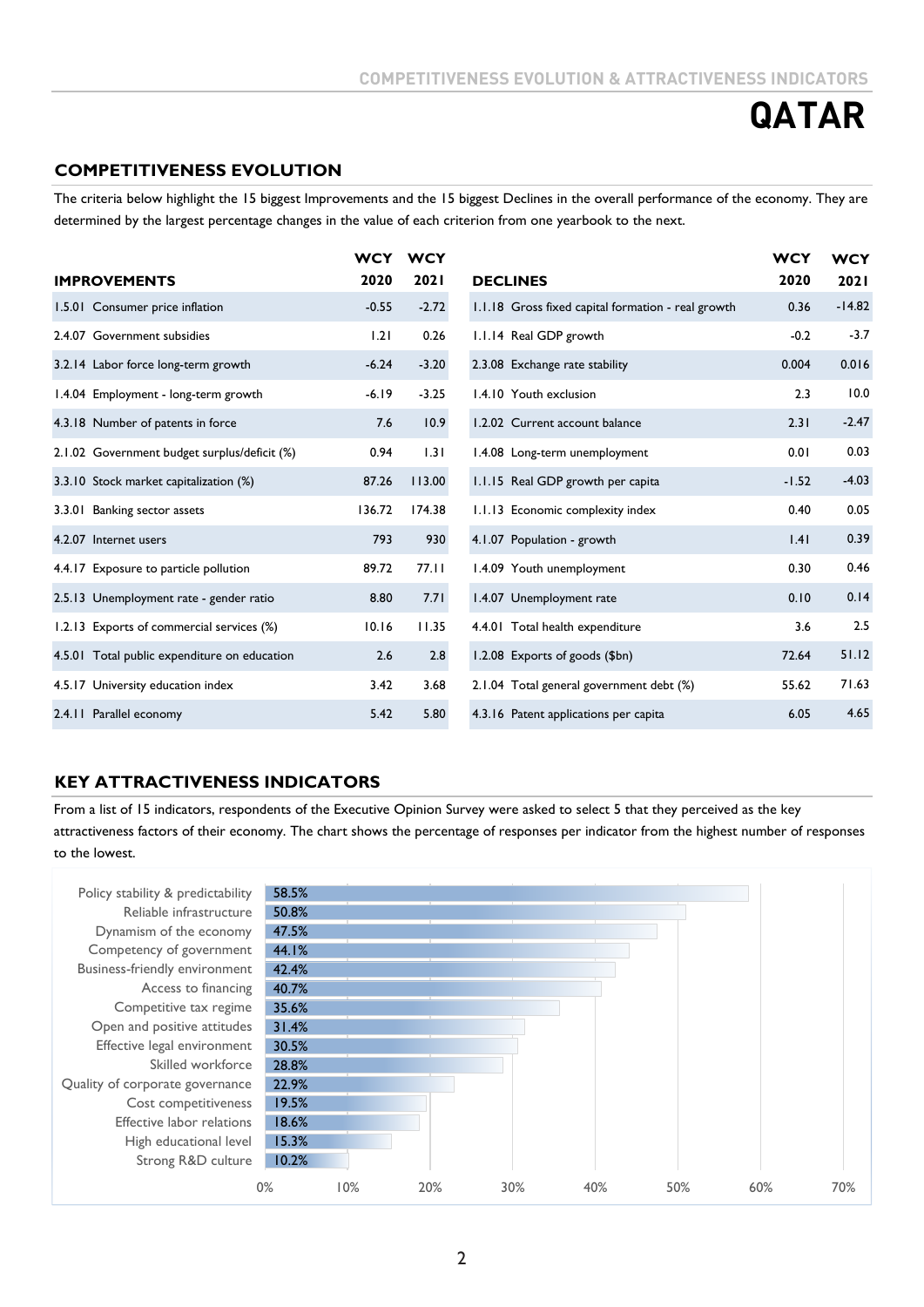# **ECONOMIC PERFORMANCE**



| <b>Sub-Factor Rankings:</b> | 2020 | 2021 |
|-----------------------------|------|------|
| Domestic Economy            |      | 14   |
| <b>International Trade</b>  | 54   | 57   |
| International Investment    | 35   | 41   |
| Employment                  |      |      |
| Prices                      |      |      |

### **GOVERNMENT EFFICIENCY**



| <b>Sub-Factor Rankings:</b> | 2020 | 2021 |
|-----------------------------|------|------|
| <b>Public Finance</b>       | 9    |      |
| <b>Tax Policy</b>           |      |      |
| Institutional Framework     | 14   | 15   |
| <b>Business Legislation</b> | 74   | 18   |
| Societal Framework          | 34   | 36   |

# **BUSINESS EFFICIENCY**



| <b>Sub-Factor Rankings:</b> | 2020 | 2021 |
|-----------------------------|------|------|
| Productivity & Efficiency   | ш    | 18   |
| Labor Market                | ш    |      |
| Finance                     | 21   | 22   |
| <b>Management Practices</b> | 10   | 17   |
| Attitudes and Values        |      |      |

### **INFRASTRUCTURE**



| <b>Sub-Factor Rankings:</b>   | 2020 | 2021 |
|-------------------------------|------|------|
| <b>Basic Infrastructure</b>   | 5    |      |
| Technological Infrastructure  | 36   | 34   |
| Scientific Infrastructure     | 50   | 48   |
| <b>Health and Environment</b> | 42   | 46   |
| Education                     | 42   | 47   |